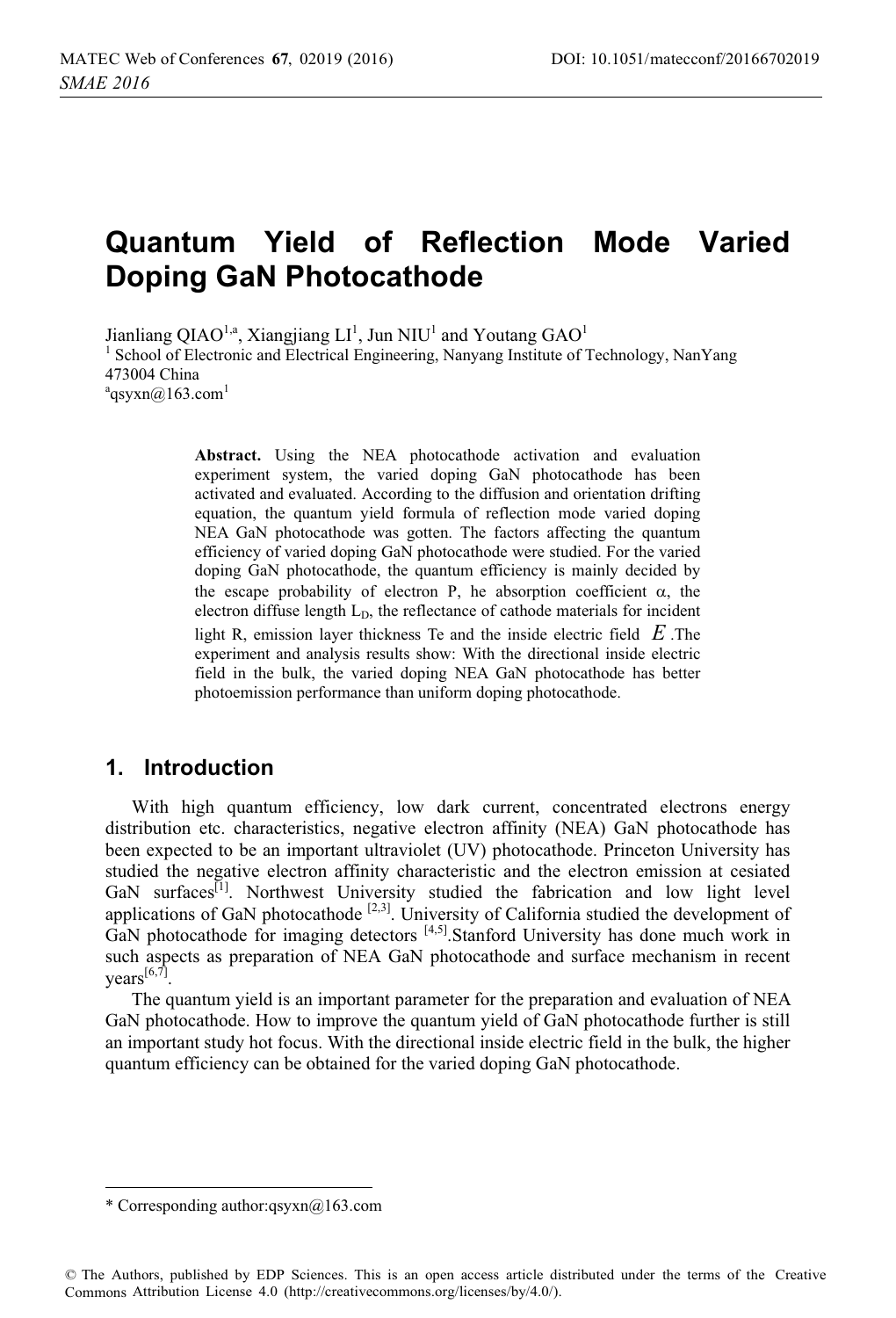## **2. Equation of Quantum Yield for Varied Doping NEA GaN Photocathode**

For the varied doping NEA GaN photocathode, considering the inside electric field *E* within the material, The diffusion and orientation drifting equation can be expressed as equation  $(1)$ <sup>[8]</sup>:

$$
\frac{d^2 n_1(x)}{dx^2} + \frac{\mu |E|}{D_n} \frac{dn_1(x)}{dx} - \frac{n_1(x)}{D_n \tau_1} + \frac{g_1(x)}{D_n} = 0, \quad x \in [0, T_e].
$$
\n(1)

Where  $n_1(x)$  is the electron concentration in the emission layer of photocathode, and x is the distance from some point in the photocathode emission layer to the surface.  $D_n$  is the electron diffuse coefficient,  $\mu$  is the electron mobility,  $L_D$  is the electron diffuse length,  $\tau_1$  is the lifetime of minority carrier in the emission layer, Te is the photocathode emission layer thickness. Where  $g_1(x)$  is the generation function of photoelectron, and it's expression can be expressed as below:

$$
g_1(x) = (1 - R)I_0 \alpha_1 \exp(-\alpha_1 x) \tag{2}
$$

Where  $I_0$  is the intensity of incident light,  $\alpha_1$  is photocathode absorption coefficient to the incident light, R is the photocathode reflectivity to the incident light. The border condition is:

$$
n_1(x)|_{x=0} = 0, \quad \left[ D_n \frac{dn_1(x)}{dx} + \mu \left| E \right| n_1(x) \right] \Big|_{x=T_e} = -S_{\nu} n_1(x)|_{x=T_e} \,. \tag{3}
$$

Where Sv is the back interface velocity, From solving the above formulas, The expression of quantum efficiency for reflect-mode varied doping NEA GaN photocathode can be gotten **[8]**:

$$
Y(hv) = \frac{P(1 - R)\alpha_1 L_D}{\alpha_1^2 L_D^2 - \alpha_1 L_E - 1} \times \left\{ \frac{N(S - \alpha_1 D_n) \exp\left[ (L_E / 2L_D^2 - \alpha_1) T_e \right]}{M} - \frac{Q}{M} + \alpha_1 L_D \right\}.
$$
\n(4)

\nwhere \n
$$
L_E = \mu \left| E \right| \tau = \frac{q \left| E \right|}{k_0 T} \, L_D^2, \quad N = \sqrt{L_E^2 + 4L_D^2}, \quad S = S_V + \mu \left| E \right|,
$$
\n
$$
M = \left( N_D / L_D \right) \cosh\left( N_T / 2L_D^2 \right) + \left( 2SL_D - D_n L_E / L_D \right) \sinh\left( N_T / 2L_D^2 \right),
$$
\n
$$
Q = SN \cosh\left( N_T / 2L_D^2 \right) + \left( SL_E + 2D_n \right) \sinh\left( N_T / 2L_D^2 \right).
$$
\n

For the uniform doping photocathode, the inside electric field  $E$  is zero, then equation (4) can be changed as below<sup>[9]</sup>: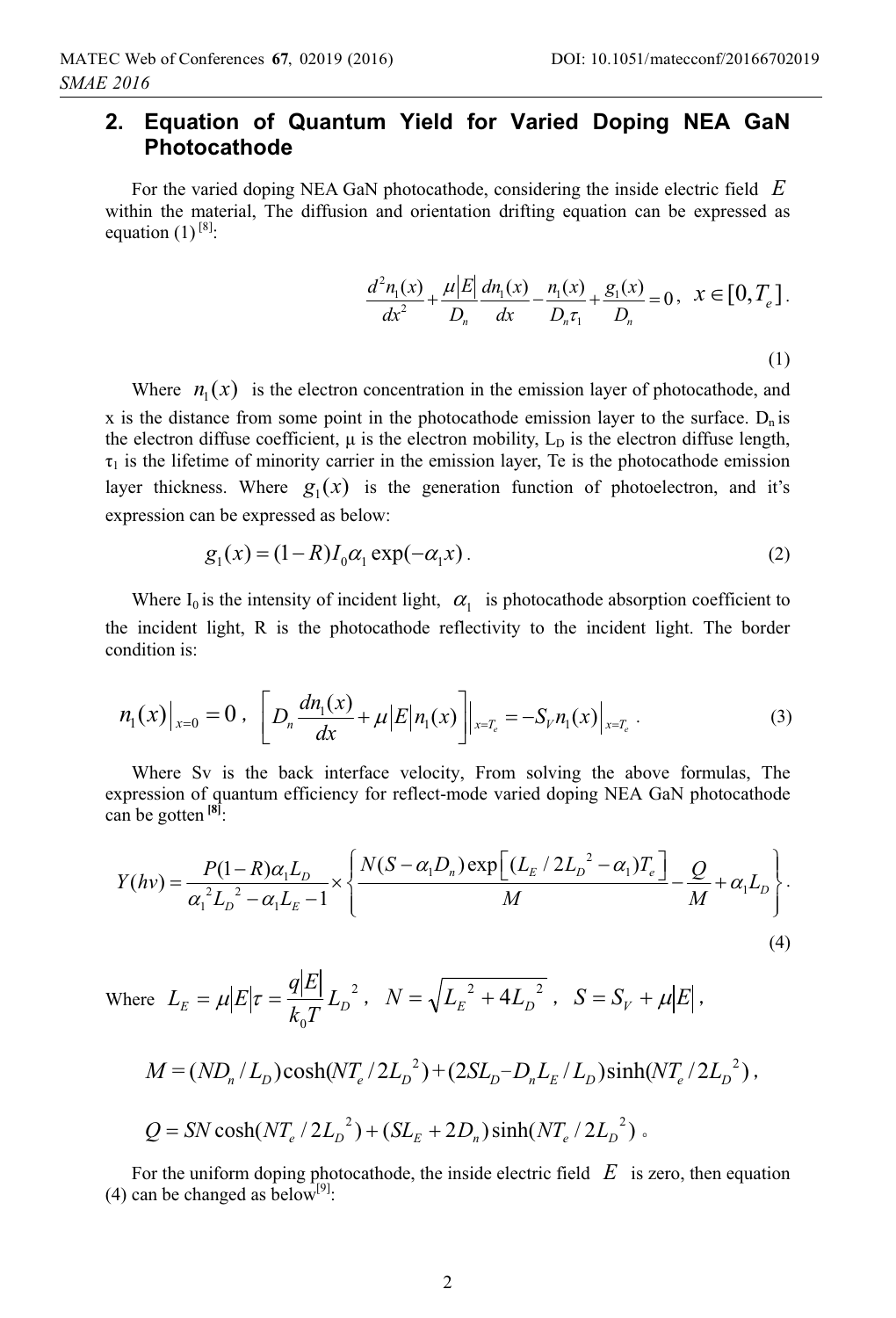$$
Y(hv) = \frac{P(1 - R)\alpha_1 L_D}{\alpha_1^2 L_D^2 - 1} \times \left[ \frac{(S_V - \alpha D_n) \exp(-\alpha_1 T_e)}{(D_n / L_D) \cosh(T_e / L_D) + S_V \sinh(T_e / L_D)} - \frac{S_V \cosh(T_e / L_D) + (D_n / L_D) \sinh(T_e / L_D)}{(D_n / L_D) \cosh(T_e / L_D) + S_V \sinh(T_e / L_D)} + \alpha_1 L_D \right]
$$
(5)

If  $S_V=0$  and  $T_e=\infty$ , the equation (5) can be simplified:

$$
Y(hv) = \frac{P(1 - R)}{1 + 1/\alpha_1 L_D}.
$$
\n(6)

#### **3. Factors Affecting the Quantum Yield**

The main source of NEA photocathode photoemission is the escape of thermalization electron<sup>[10]</sup>. From equation (4), the factors affecting the quantum yield for varied doping NEA GaN photocathode includes the electron diffuse length  $L<sub>D</sub>$ , the escape probability of electron  $P$ , the photocathode absorption coefficient to the incident light  $\alpha$ , the reflectance of cathode materials for incident light *R* etc.. In addition, factors affecting the quantum yield for transmission-mode photocathode are also the thickness of photocathode emission layer *Te* and the back interface velocity *Sv* etc. <sup>[11]</sup>.

(1) escape probability of electron *P*

When the bulk optoelectrons pass across the band bending area and reach to the cathode surface, they can only at a certain probability tunneling surface barrier and escape from the surface, the tunneling probability is the escape probability of electron *P*. *P* is also known as transmission coefficient tunnelling a certain shape surface barrier for different energy electron. The value of *P* is related with the energy of the electron transported to cathode surface and the shape of surface barrier after activation. *P* is one of the important parameters when measuring GaN photocathode preparation level. The quantum yield theory formula shows that the NEA GaN photocathode quantum yield is increased with the value of *P*.

(2) absorption coefficient  $\alpha$ .

The relationship between the absorption coefficient  $\alpha$  of GaN and photon energy is shown in Figure  $1^{[12]}$ . Within the scope of GaN threshold 3.4 eV to 5 eV, the absorption coefficient increases with decrease of the incident wavelength. For reflection mode NEA GaN photocathode, we expect  $\alpha$  as big as possible. The absorption coefficient  $\alpha$  is bigger, the number of the absorption photon near the surface is greater, the photoelectron number close to the surface is more, the quantum yield of cathode is the greater.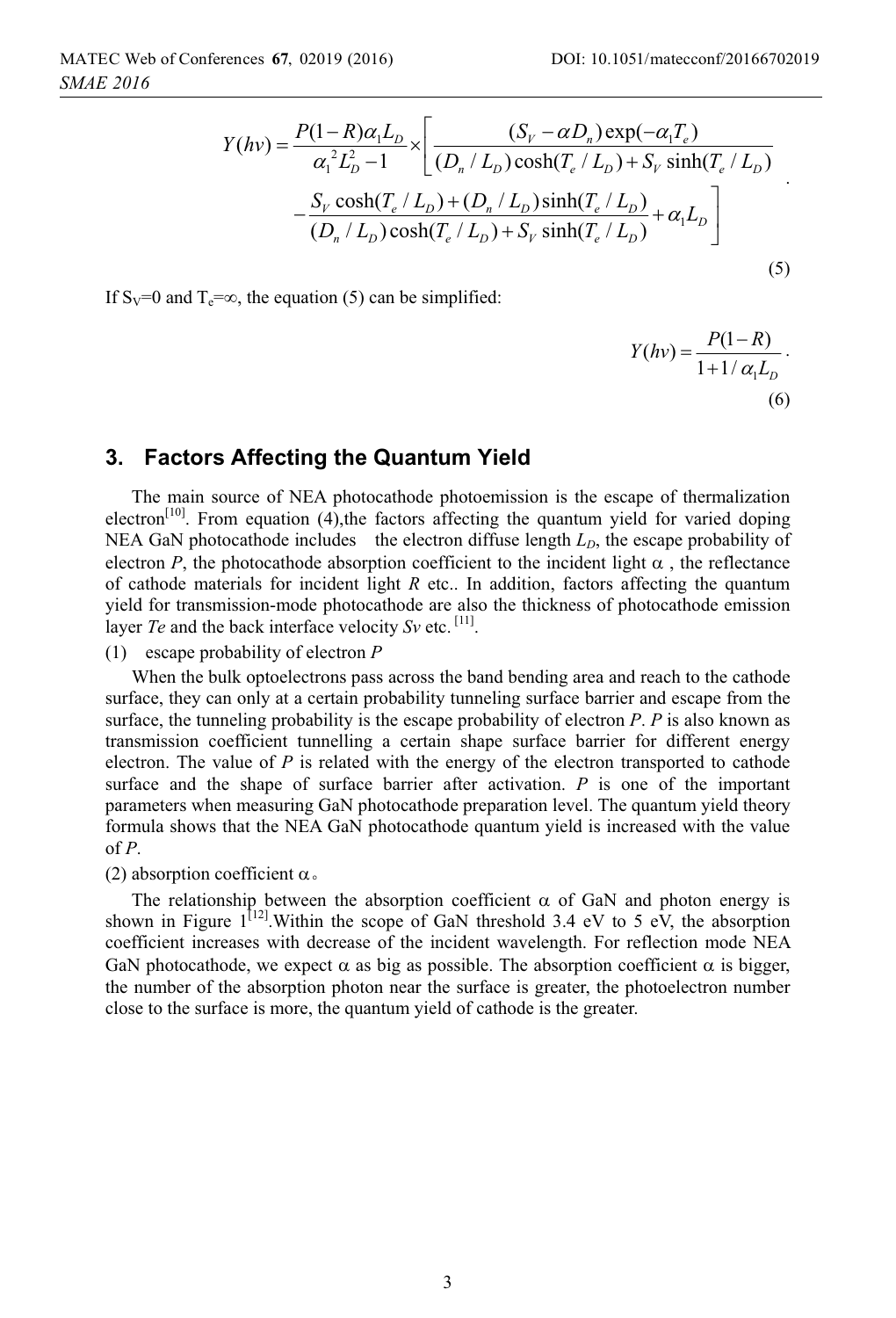

Fig.1 The relationship between the absorption coefficient  $\alpha$  of GaN and photon energy

(3) electron diffuse length  $L<sub>D</sub>$ 

For NEA GaN photocathode, the greater the electron diffusion length  $L<sub>D</sub>$ , the more easy the photoelectrons from the bulk in its life period are transported to the cathode surface. And the number of photoelectron to the cathode surface is increase, resulting in higher quantum efficiency.

(4) reflectance of cathode materials for incident light *R*

The photoemission of photocathode belongs to the external photoemission. The direct cause of the photoemission is the incident light. The intensity of the light directly affect the photocurrent, and then affect the final quantum efficiency. So the reflectance of cathode materials for incident light R is also the important factor influencing the quantum efficiency.

(5) emission layer thickness *Te*

To reflection mode, the cathode is thicker, the photoemission is better, as long as the length of the photon absorption is smaller enough than the electronic absorption length, the photoelectrons can escape.

(6) inside electric field *E*

For the varied doping NEA photocathode , the photoelectrons produced in bulk can be speeded by the inside electric field  $E^{[13,14]}$ . For the exponential-doping GaN photocathode, the inside electric field  $E$  can be gotten as equation (7)<sup>[9]</sup>:

$$
E(x) = -\frac{dV(x)}{dx} = -\frac{k_0 TA}{q}
$$
\n<sup>(7)</sup>

Where  $k_0$  is the boltzmann constant, T is the absolute temperature, A is exponential-doping coefficient, and q is the basic charge constant. The inside electric field *E* is related to the varied doping NEA photocathode construction.

#### **4. Evaluation of the Varied Doping NEA GaN Photocathode**

The p-type varied doping GaN sample is doped with Mg, the active layer thickness is about 180 nm. The doping concentration of active layer is respectively about  $1.0 \times 10^{18}$  cm<sup>-3</sup>,  $4.0\times10^{17}$ cm<sup>-3</sup>,  $2.0\times10^{17}$  cm<sup>-3</sup> and  $6.0\times10^{16}$  cm<sup>-3</sup> from bulk to surface. The sample was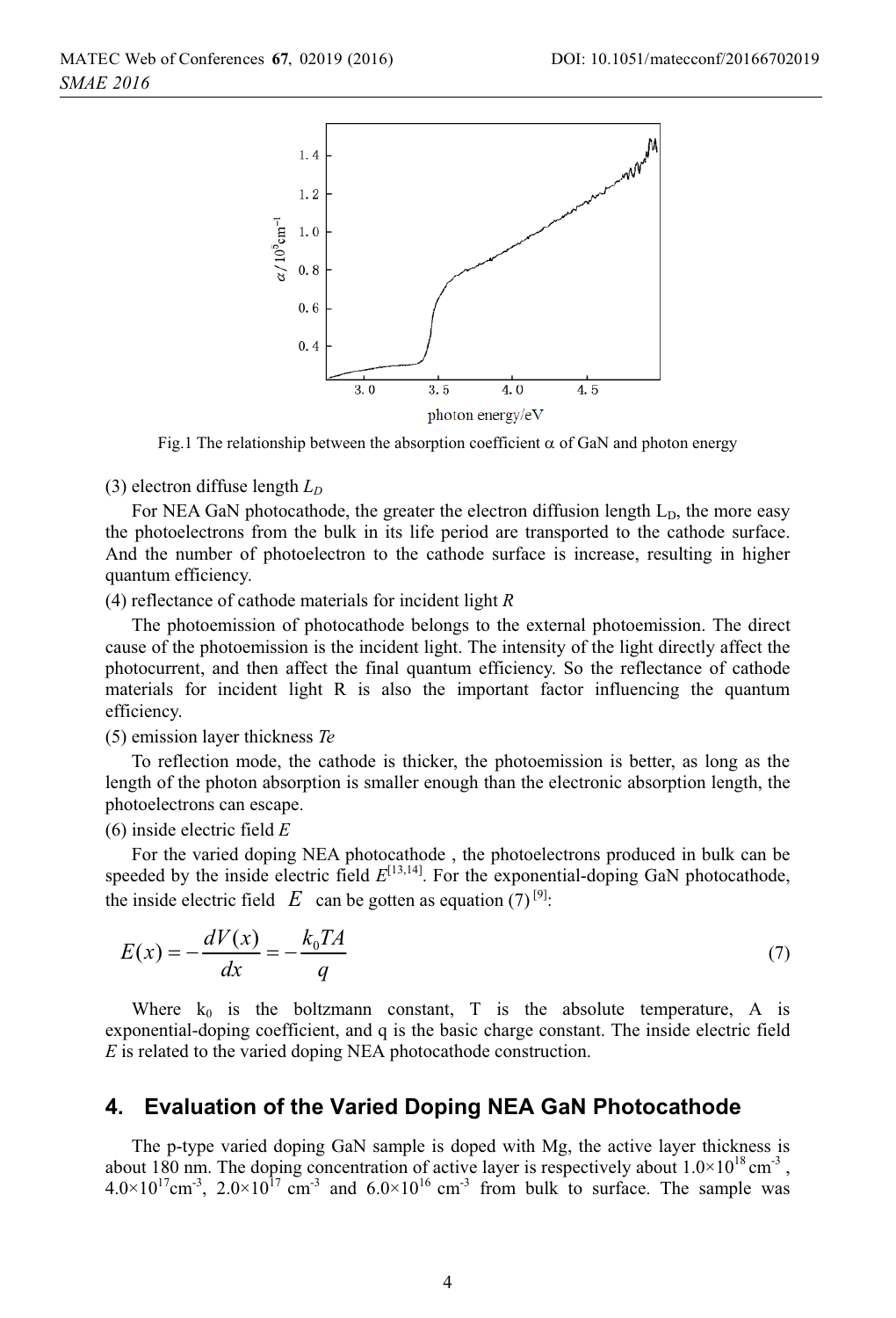activated in the NEA photocathode activation and evaluation experiment system. The quantum efficiency was tested on line after activation. The quantum efficiency curve is shown in Fig. $2^{[15]}$ .

At the GaN threshold 3.4 eV, the quantum efficiency curve increase rapidly. In the measurement scope the quantum efficiency reachs the maximum value  $56\%$  at  $5.17$ eV.



Fig.2 The quantum efficiency curver of the varied doping NEA GaN photocathode

## **5. Conclusion**

Because of many virtues, negative electron affinity GaN photocathode is better kind of photocathode. According to the theory of NEA GaN photocathode photoemission, the quantum yield question of the varied doping NEA GaN photocathode was studied. The quantum yield formulas of varied doping NEA GaN photocathode under reflection-mode was given. Using the NEA photocathode activation and evaluation experiment system, the quantum yield curves of the varied doping reflection mode NEA GaN photocathodes were gotten. The results shows: The quantum efficiency for varied doping NEA GaN photocathode at present has already been up to 56% at 5.17eV under reflection mode. The influences of performance parameters on the quantum yield were analyzed. The escape probability of electron  $P$ , he absorption coefficient  $\alpha$ , the electron diffuse length  $L<sub>D</sub>$ , the reflectance of cathode materials for incident light *R*, emission layer thickness *Te* and the inside electric field *E* are the main factors affecting the quantum yield of the varied doping NEA GaN photocathode.

## **6. Acknowledgment**

This work was supported by National Natural Science Foundation of China (Grant No. 61371058).